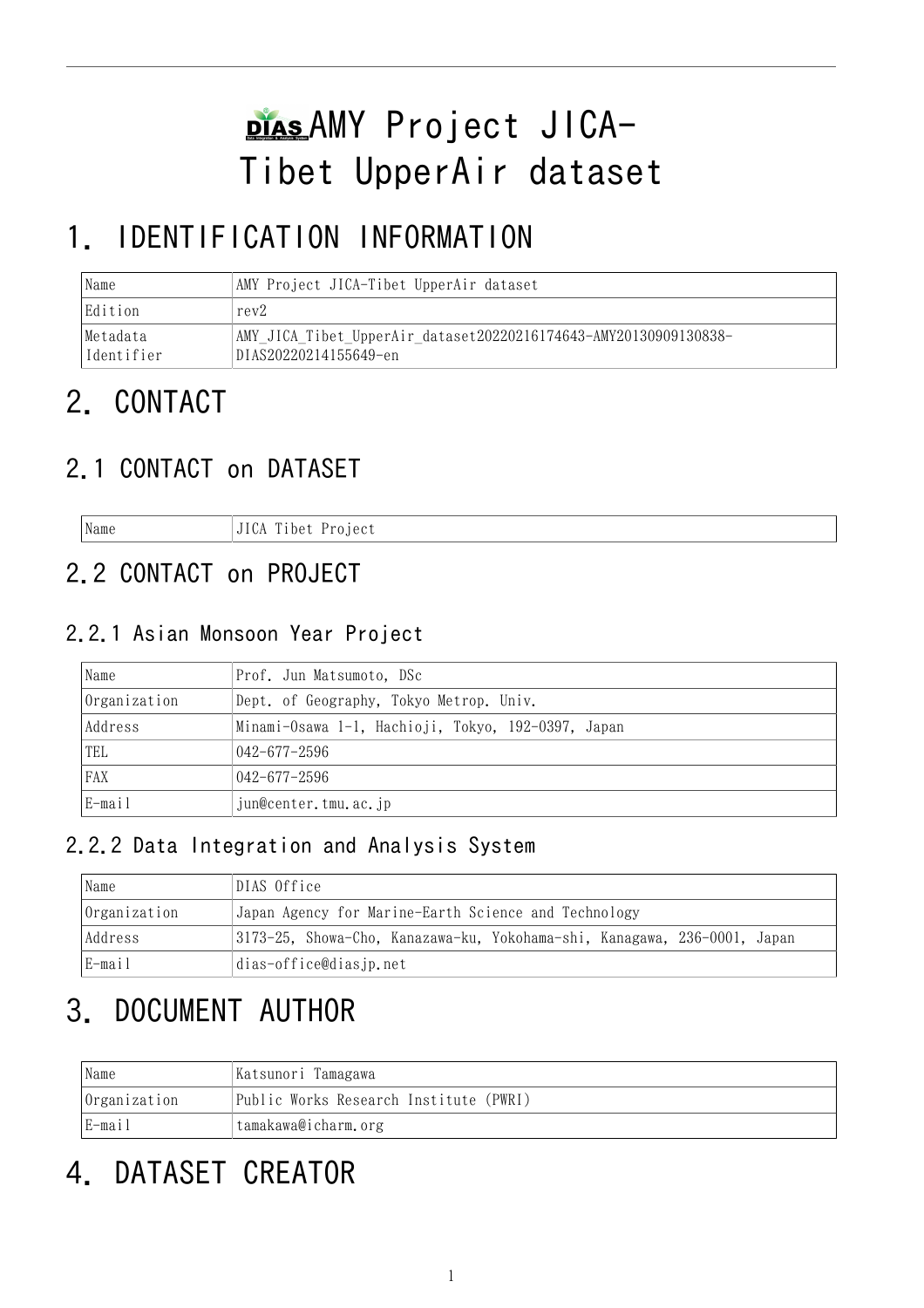| 'Name                      | JICA Tibet Project ( Project Leader : Toshio Koike) |
|----------------------------|-----------------------------------------------------|
| $ 0$ rganization           | Public Works Research Institute (PWRI)              |
| E-mail<br>koike@icharm.org |                                                     |

# 5. DATE OF THIS DOCUMENT

2022-02-16

## 6. DATE OF DATASET

creation : 2014-11-07

## 7. DATASET OVERVIEW

### 7.1 Abstract

This dataset include JICA/Tibet Upper Air (Sonde , GPS Water Vapor, Wind profiler) observation.]

The 18 Sonde observaion stations, 24 GPS observation stations, and 1 Windprofiler stations are available.

Toward the reduction of meteorological disasters in East Asia including China and Japan as the overall goal, the purpose of the JICA/Tibet Project is to strengthen the operational weather forecasting system of China through the development of numerical weather prediction models importing data obtained by the quantitatively and qualitatively improved observation systems for the Tibetan Plateau and its eastern surrounds. The Project was divided into three phases: (1) a phase for establishing the observation system and developing prediction models (December 2005 September 2007), (2) a phase for operating the established system and improving the developed models (October 2007August 2008), and (3) a phase for evaluating the performance of the observation system and prediction models (September 2008 June 2009).

Using the data obtained from the JICA/Tibet Project, a data system for data quality checking, data archiving and data searching was developed and established by the China Meteorological Administration (CMA) and Chinese Academy of Meteorological Sciences (CAMS). The data obtained from the JICA/Tibet Project open to science communities in accordance with the data policy of the Asia Monsoon Year (AMY) Project under the World Climate Research Plan (WCRP).

## 7.2 Topic Category(ISO19139)

climatologyMeteorologyAtmosphere

environment

### 7.3 Temporal Extent

| Begin Date  | $2007 - 12 - 31$<br>ບ⊥ |
|-------------|------------------------|
| End<br>Date | $2008 - 09 - 16$       |

### 7.4 Geographic Bounding Box

| <b>North</b> | $  \alpha$<br>ററ<br>bound $33.576$ |
|--------------|------------------------------------|
| lat<br>tude  |                                    |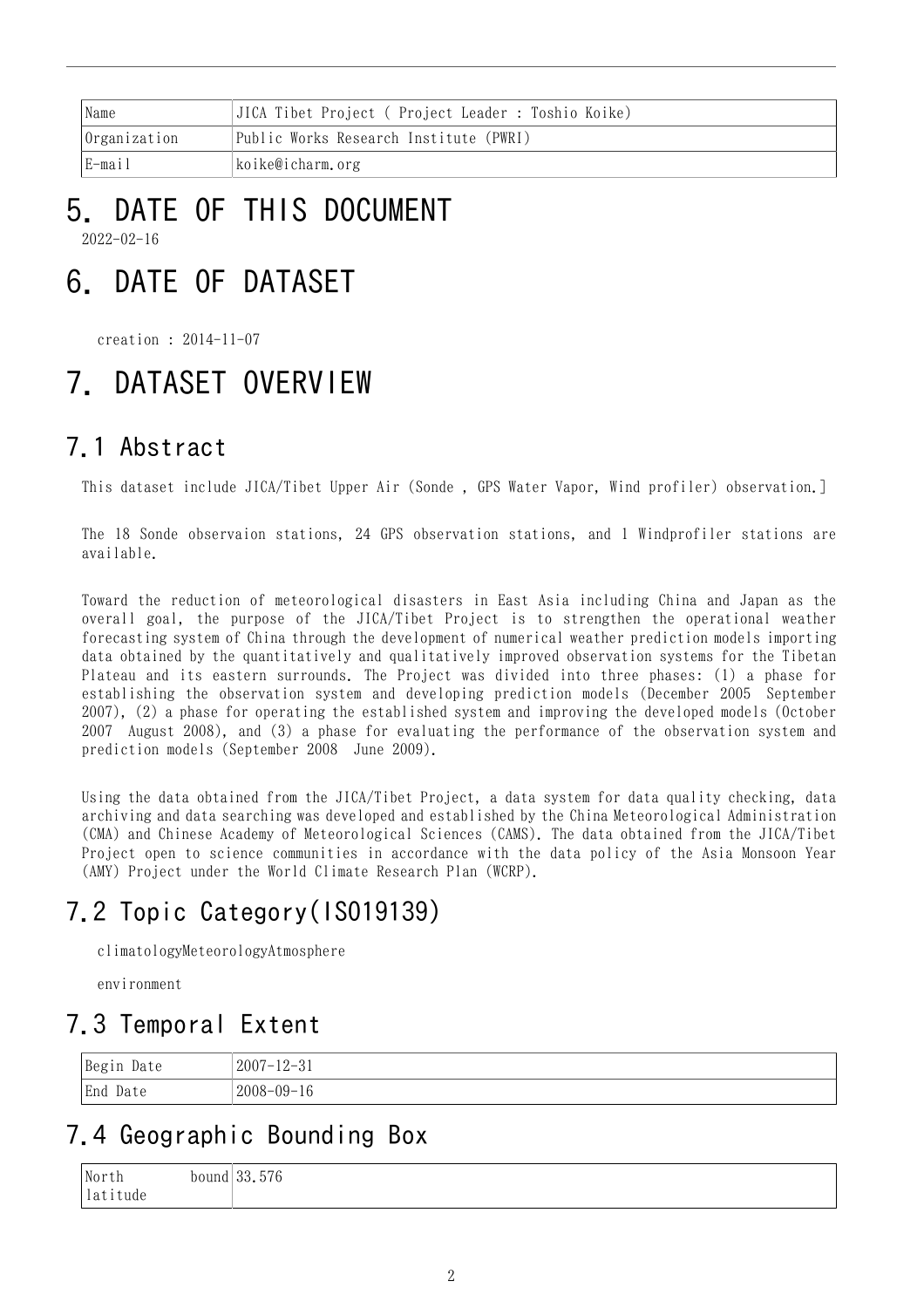| West<br>longitude                                              | bound $84.062$ |
|----------------------------------------------------------------|----------------|
| Eastbound<br>longitude                                         | 107.507        |
| $\begin{array}{c} \text{South} \\ \text{latitude} \end{array}$ | bound $23.376$ |

## 7.5 Grid

### 7.6 Geographic Description

### 7.7 Keywords

### 7.7.1 Keywords on Dataset

| Keyword Type | Keyword<br> Keyword       |       | thesaurus |
|--------------|---------------------------|-------|-----------|
| theme        | Water, Disasters, Climate | GEOSS |           |

#### 7.7.2 Keywords on Project

#### 7.7.2.1 Asian Monsoon Year Project

| Keyword Type | Keyword | Keyword<br>Name | thesaurus |
|--------------|---------|-----------------|-----------|
| place        | Asia    | Country         |           |

#### 7.7.2.2 Data Integration and Analysis System

| Keyword<br>Keyword Type |                                               | Keyword<br>thesaurus<br>Name |
|-------------------------|-----------------------------------------------|------------------------------|
| theme                   | $DIAS$ > Data Integration and Analysis System | No Dictionary                |

### 7.8 Online Resource

### 7.9 Data Environmental Information

### 7.10 Distribution Information

| name                 | version | specification |
|----------------------|---------|---------------|
| <b>ASCII</b><br>text | unknown |               |

## 8. DATA PROCESSING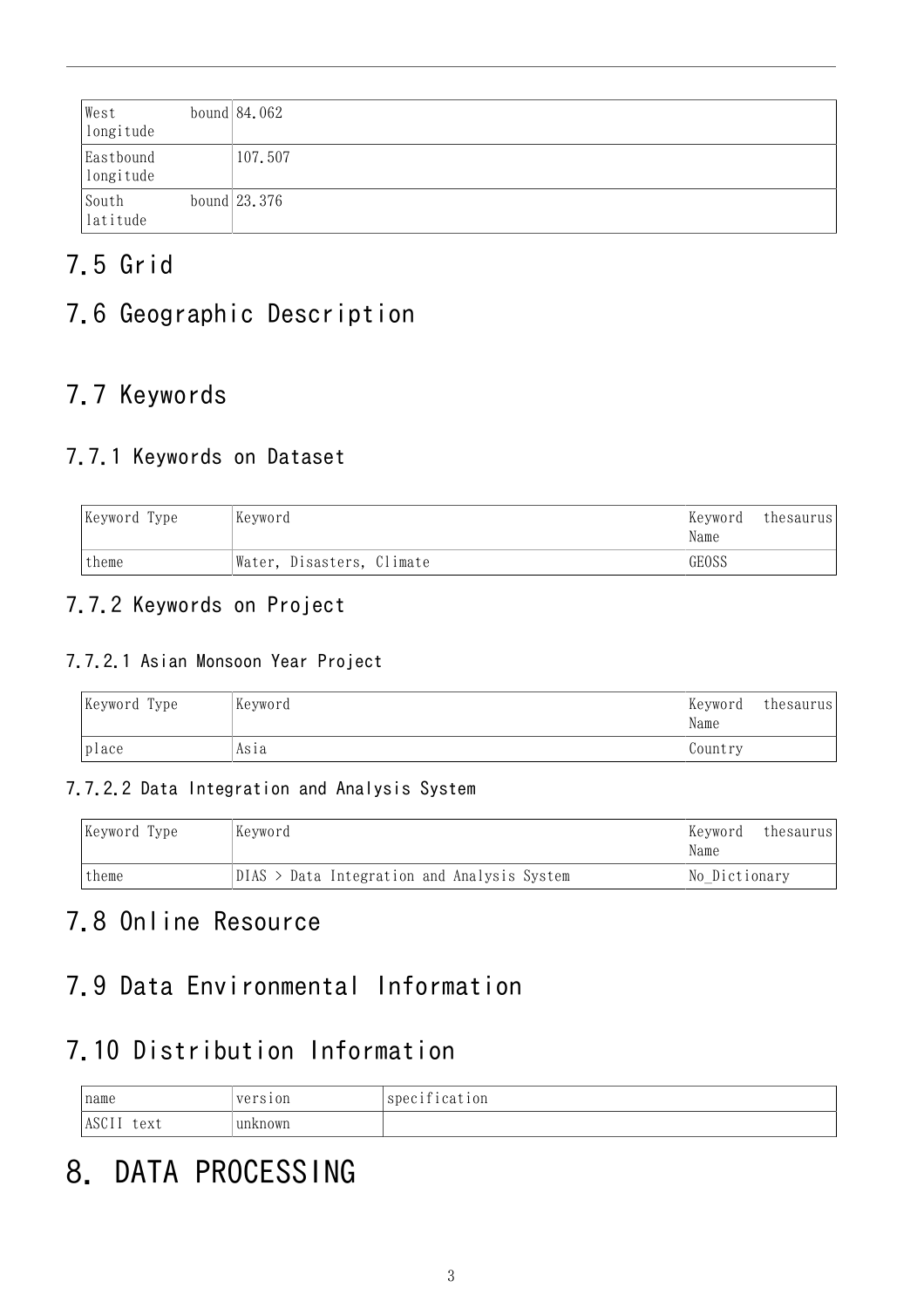### 8.1 Data Processing (1)

#### 8.1.1 General Explanation of the data producer's knowledge about the lineage of a dataset

#### 8.1.2 Data Source

| Data Source Citation Name | Description of derived parameters and processing |
|---------------------------|--------------------------------------------------|
|                           | techniques used                                  |

### 9. DATA REMARKS

## 10. DATA POLICY

#### 10.1 Data Policy by the Data Provider

The data obtained from the JICA/Tibet Project open to science communities in accordance with the data policy of the Asia Monsoon Year (AMY) Project.

1. No financial implications are involved for the AMY data exchange.

2. Commercial use and exploitation of AMY data is prohibited.

3. Any re-export or transfer of the original data received from the CDA archive to a third party is prohibited.

4. The origin of AMY data being used for publication of scientific results must be acknowledged and referenced in the publication.

5. AMY data users are strongly encouraged to establish direct contact with data providers for complete interpretation and analysis of data for publication purposes.

6. Co-authorship of data users and AMY Projects' Principle Investigators on papers making extensive use of AMY data is justifiable and highly recommended.

#### 10.2 Data Policy by the Project

#### 10.2.1 Asian Monsoon Year Project

1. No financial implications are involved for the AMY data exchange.

2. Commercial use and exploitation of AMY data is prohibited.

3. Any re-export or transfer of the original data received from the CDA archive to a third party is prohibited.

4. The origin of AMY data being used for publication of scientific results must be acknowledged and referenced in the publication.

5. AMY data users are strongly encouraged to establish direct contact with data providers for complete interpretation and analysis of data for publication purposes.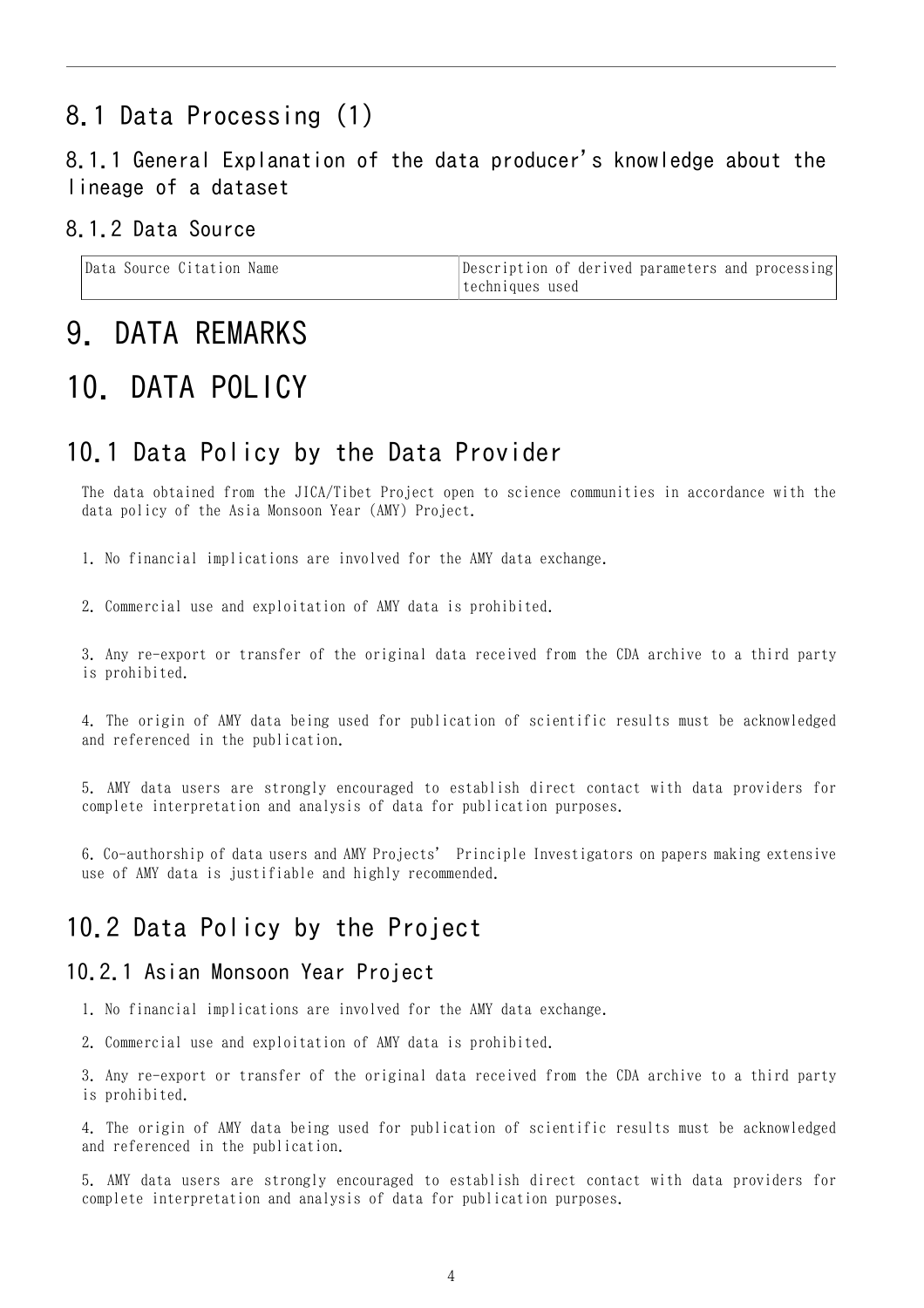6. Co-authorship of data users and AMY Projects' Principle Investigators on papers making extensive use of AMY data is justifiable and highly recommended.

 Whenever AMY data distributed by CDA are being used for publication of scientific results, the author(s) shall sent a copy of the respective publication, preferably in electronic form, to the CDA in order to build up a AMY publication library. CDA will maintain this library and will it make public, for example via CDA's web site, for a continuous monitoring of the AMY data applications and AMY's achievements in general.

#### 10.2.2 Data Integration and Analysis System

If data provider does not have data policy, DIAS Terms of Service (https://diasjp.net/en/policy/) and DIAS Privacy Policy (https://diasjp.net/en/privacypolicy/) apply.

If there is a conflict between DIAS Terms of Service and data provider's policy, the data provider's policy shall prevail.

### 11. LICENSE

## 12. DATA SOURCE ACKNOWLEDGEMENT

#### 12.1 Acknowledge the Data Provider

The dataset are used for any academic presentations, and any publication of scientific results, the author(s) shall specify the following acknowledgement

"The data set is archived and provided under the framework of the Japan China Meteorological Disaster Reduction Corporation Research Center (JICA/Tibet) Project"

#### 12.2 Acknowledge the Project

#### 12.2.1 Asian Monsoon Year Project

Whenever AMY data distributed by the CDA are being used for publication of scientific results, the data's origin must be acknowledged and referenced. A minimum requirement is to reference AMY and the CDA. If only data from one observation site (or a limited number of observation sites) has been used, additional acknowledgement to the observation site(s) and its (their) maintaining institutions or organizations shall be given.

Maintaining continuous, high-quality measurements, performing quality and error checking procedures, and submitting data and related documentation to the CDA will require substantial financial and logistical efforts of the data providers. The necessary support for these observation site activities originate from a variety of international, national and institutional sources. The CDA shall make proper reference to all AMY data providers and, if required, to their funding sources.

#### 12.2.2 Data Integration and Analysis System

If you plan to use this dataset for a conference presentation, paper, journal article, or report etc., please include acknowledgments referred to following examples. If the data provider describes examples of acknowledgments, include them as well.

" In this study, [Name of Dataset] provided by [Name of Data Provider] was utilized. This dataset was also collected and provided under the Data Integration and Analysis System (DIAS), which was